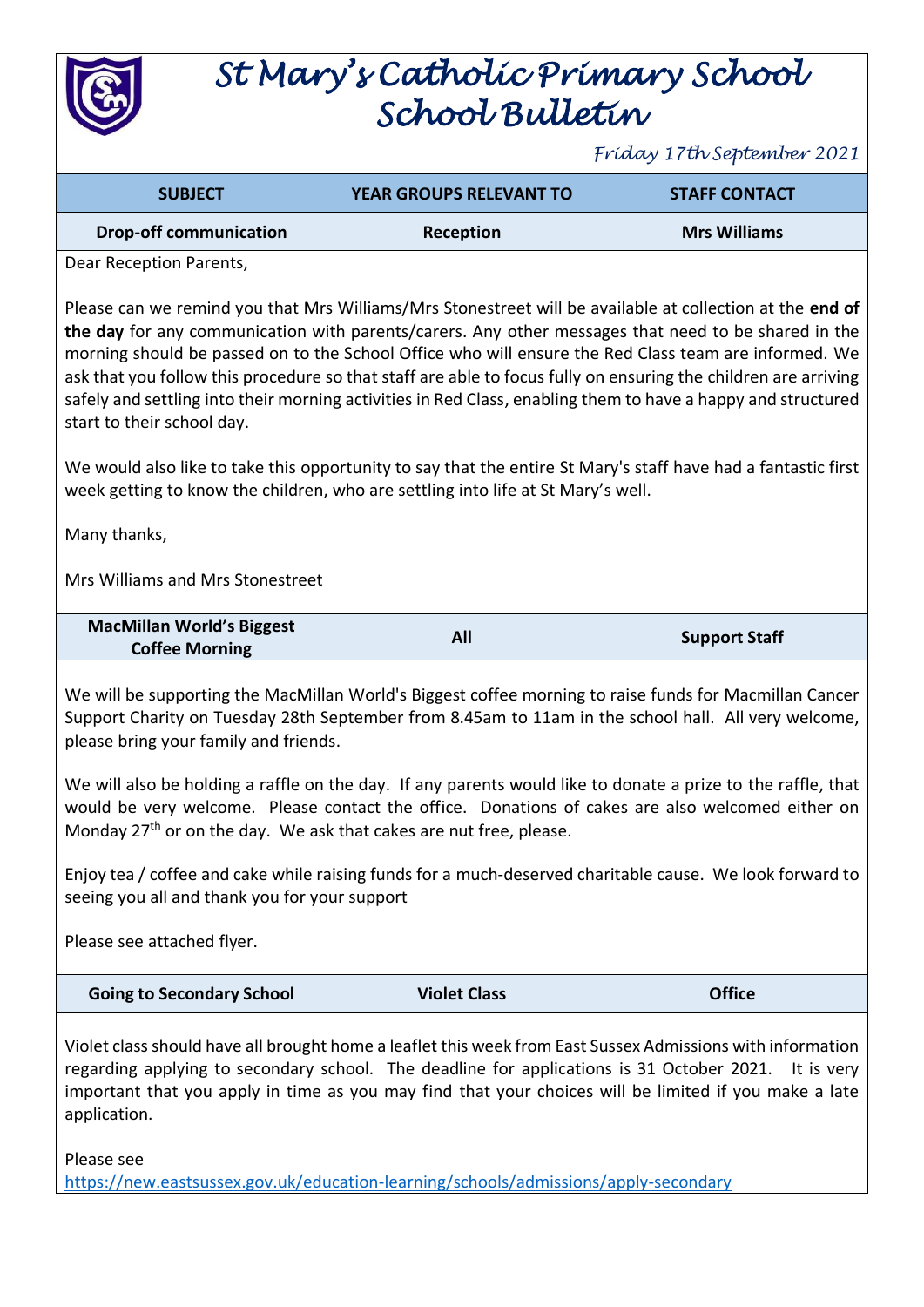where full information can be found and also the link to make your on-line application. If you have any problems applying online or need any further advice regarding admissions, please phone Tracy Shields in the school office Wednesdays to Friday.

Secondary schools are running Open Events over the coming weeks, some details of which have already been communicated. If you are interested in visiting a school, we recommend that you check the school's website for full details about their open events.

A reminder of some events :

St Gregory's Catholic School details can be found here <https://www.sgschool.org.uk/open-sessions-2021/1234.html>

They are holding open events next week during the mornings of 22<sup>nd</sup> and 23<sup>rd</sup> September and an Open Evening on the 23<sup>rd</sup> from 4.30pm to 7.30pm. Further Open events are being held on 5<sup>th</sup> & 6<sup>th</sup> October and 20<sup>th</sup> and 21<sup>st</sup> October. It is essential to book for all the events and the links for booking can be accessed on their web page linked above.

Beacon Academy details can be found here. <http://beacon-academy.org/web/join-us/open-days.php>

Full details were communicated by ParentMail on the 10<sup>th</sup> September to Violet class. Beacon's website now states that the morning tours being held on 11-15<sup>th</sup> October are fully booked. If you did not manage to get a tour booked during the week of 11-15<sup>th</sup> October, there is an Open event on Saturday 9<sup>th</sup> October from 10-1pm where booking is not required.

It is permitted for you to take your child to visit any secondary school during school time. Please notify the office in advance if your child will be attending with you. We would expect your child to return to school after the tour / visit has finished.

See West Kent Schools Open Event brochure attached.

| <b>Payment for School Meals</b> | Years 3-6 | <b>Office</b> |
|---------------------------------|-----------|---------------|
|---------------------------------|-----------|---------------|

School meals currently cost £2.15 per day for children in Years 3 – 6, (unless entitled to Free School Meals). Payment is made through an online secure website called Parentpay.

[www.parentpay.com](http://www.parentpay.com/)

If you have recently moved into Year 3 and you would like your child to start having school meals, please contact the office and you will be given the activation codes and instructions on how to set up an account.

The ParentPay system allows you to book and pay for school meals in advance of them being taken. You have up until 8.30am on the day of the meal to book or cancel for the same day. If you have booked meals for the whole week in advance and decided one was not required it is very easy to cancel and the funds would be added back to your school meals account.

Alternatively, you can add a sum of money to your child's school meals account which can then be used as meals are taken and charged by the school kitchen. We ask please that all parents make sure that they have sufficient credit balance on their school meals account to pay for meals in advance. It is not acceptable to allow debts for your child's meals to accumulate on the school's account. A considerable amount of time is taken up by the kitchen and office staff to inform parents of debts accumulating. Low balance alerts can be set up via ParentPay to send you an email reminder when your account falls below a certain level set by you.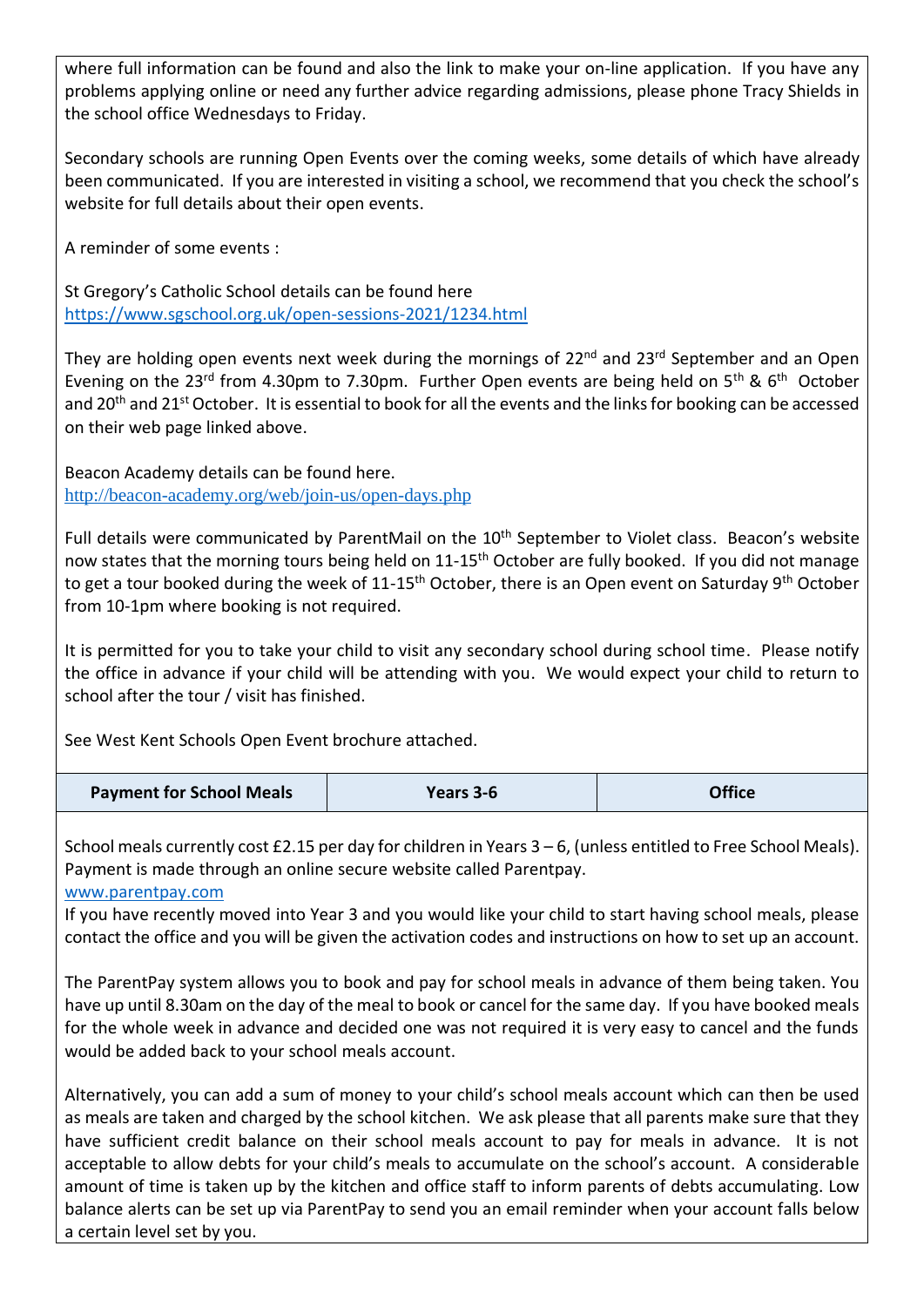We understand there are occasions when a meal booking may be forgotten or funds on your account have just run out. Please be assured in any circumstances that your child will always receive a meal in school.

Thank you for your co-operation.

| <b>Parent First Aid Awareness</b> | All | <b>Office</b> |
|-----------------------------------|-----|---------------|
|-----------------------------------|-----|---------------|

We have been asked by Friends of Fermor School and Newton Lang, the company who provide the wrap around care for the children of Crowborough based at Fermor School, to promote their first aid course which is running on the 2nd October 2pm to 5pm. Please find attached their leaflet which has all the information on it. It is specifically aimed at parents who wish to improve their first aid skills.

| <b>Diary Dates</b>                                                                                                                                                                                                                                                                                                                                                                                                                                                                                                                                                                                                             | All                                                                                  | <b>Office</b> |
|--------------------------------------------------------------------------------------------------------------------------------------------------------------------------------------------------------------------------------------------------------------------------------------------------------------------------------------------------------------------------------------------------------------------------------------------------------------------------------------------------------------------------------------------------------------------------------------------------------------------------------|--------------------------------------------------------------------------------------|---------------|
| <b>September</b>                                                                                                                                                                                                                                                                                                                                                                                                                                                                                                                                                                                                               |                                                                                      |               |
| $21st$ - Indigo Class Meet the Teacher Sessions (3:30 – 4pm)<br>$22nd$ - Violet Class Meet the Teacher Sessions (3:30 – 4pm)<br>$27th$ – Welcome Assembly<br>28 <sup>th</sup> - MacMillan World Biggest Coffee Morning (8.45am to 11am)                                                                                                                                                                                                                                                                                                                                                                                        |                                                                                      |               |
| <b>October</b><br>$4th$ – Harvest Liturgy<br>$5th$ – Blue Class Rosary Retreat morning<br>6 <sup>th</sup> & 7 <sup>th</sup> - OpenView Mental Health Workshops<br>11 <sup>th</sup> - 15 <sup>th</sup> Beacon Open Morning tours for Violet Class - Booking essential<br>11 <sup>th</sup> – Mental Health Awareness Day<br>12 <sup>th</sup> - Violet Class Mass (9:15am)<br>18 <sup>th</sup> – Flu Vaccinations (whole school)<br>19 <sup>th</sup> – Green Class Mass (9:15am)<br>20 <sup>th</sup> – Inter-House Football Tournament<br>21 <sup>st</sup> – Last Day of Term for pupils (3:15pm)<br>22 <sup>nd</sup> – INSET DAY |                                                                                      |               |
| <b>November</b>                                                                                                                                                                                                                                                                                                                                                                                                                                                                                                                                                                                                                |                                                                                      |               |
| 1 <sup>st</sup> - INSET DAY<br>$2nd$ – First Day of Term for pupils<br>2 <sup>nd</sup> - All Souls Day Liturgy<br>$8^{th}$ – 12 <sup>th</sup> – Book Week<br>$8^{\text{th}}$ & $10^{\text{th}}$ – Pupil/Parent/Teacher Consultations<br>$11th$ – Remembrance Assembly (10.45am)<br>$18th$ – New Parent (Sep'22) Open Morning (9:30am)<br>19 <sup>th</sup> - New Parent (Sep'22) Open Afternoon (2pm)<br>23 <sup>rd</sup> – Indigo Class Mass (9:15am)<br>29 <sup>th</sup> – Advent Reconciliation Service (9am)                                                                                                                | 4 <sup>th</sup> – Individual/Family School Photographs and Yellow class group photo. |               |